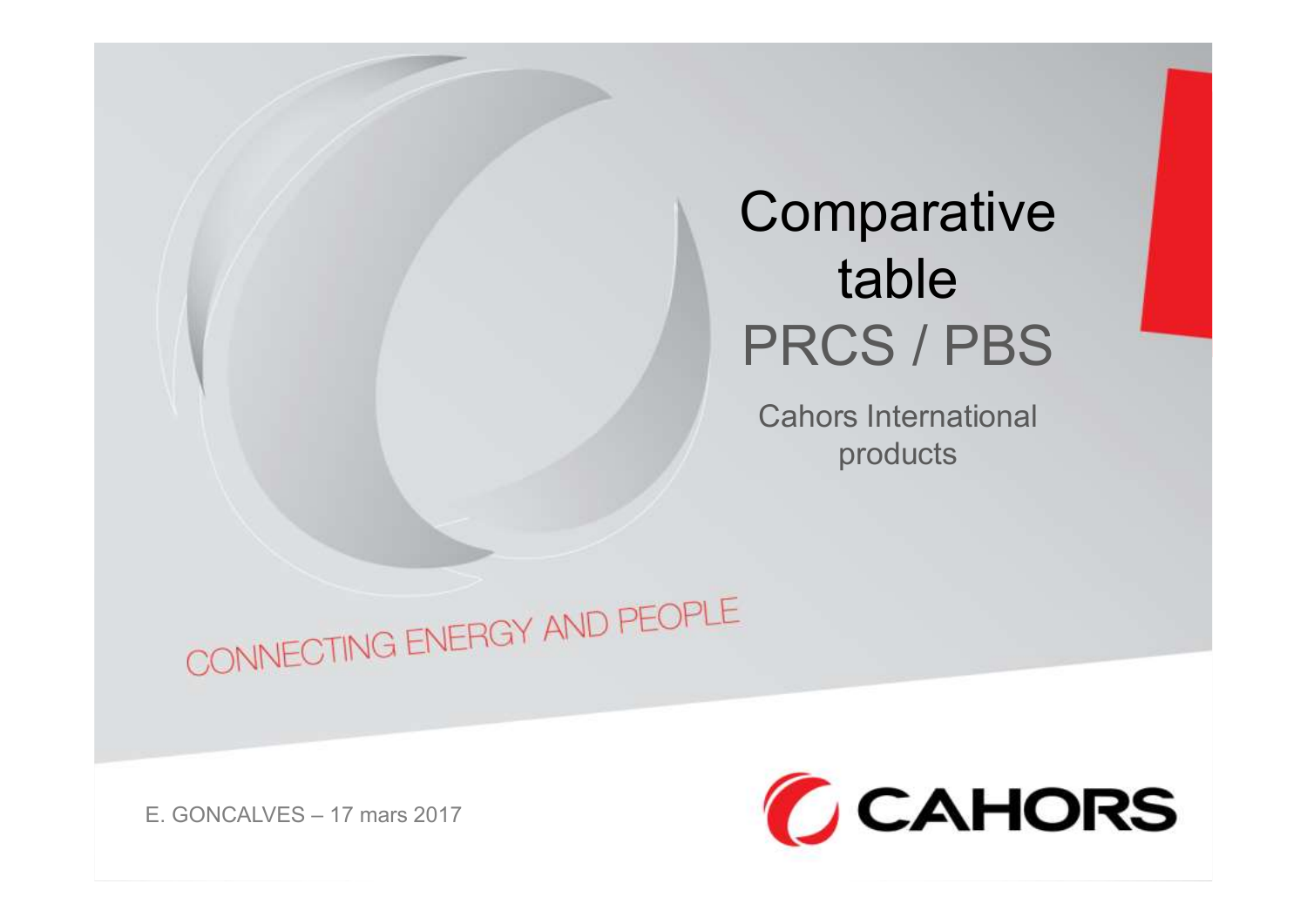## PRCS vs PBS comparaison



| <b>Housing</b><br>technology                                                 | <b>MV</b><br>connection                      | <b>Maximu</b><br>m<br>violtage | <b>MV</b><br><b>Protection</b>                                            | <b>Maxim</b><br>um<br>rated<br>power<br>(in kVA) | ${\sf LV}$<br>Compartment<br>capacity                          | <b>Smart grid</b><br>functionali<br>ty                                  | <b>Metering</b> | <b>Street</b><br><b>Lighting</b> |
|------------------------------------------------------------------------------|----------------------------------------------|--------------------------------|---------------------------------------------------------------------------|--------------------------------------------------|----------------------------------------------------------------|-------------------------------------------------------------------------|-----------------|----------------------------------|
| <b>CCV</b><br>IP23D<br>Class 10K<br>Internal arc<br>wishtand IAC A-<br>B     | Antena<br><b>CSE 250A</b>                    | 24 kV                          | Inbuild<br><b>TPC</b><br>protection<br>or external<br>fuses<br>protection | 50 <sub>to</sub><br>160                          | To be studied<br>According to<br>The local rules<br>and habits | To be<br>studied<br>According<br>to<br>The local<br>rules<br>and habits | N/A             | N/A                              |
| $CCV -$<br><b>Concrete</b><br>IP23D<br>Class 10K<br>Internal arc<br>wishtand | Antena<br><b>CSE 250A</b><br><b>CSE 400A</b> | 24 kV<br>36 kV                 | Inbuild<br><b>TPC</b><br>protection<br>or external<br>fuses<br>protection | Up to<br>250                                     | To be studied<br>According to<br>and habits                    | To be<br>studied<br>According<br>to<br>The local<br>rules<br>and habits | YES             | YES                              |
|                                                                              |                                              | <b>PBS</b> comparaison         |                                                                           |                                                  |                                                                |                                                                         | The local rules |                                  |



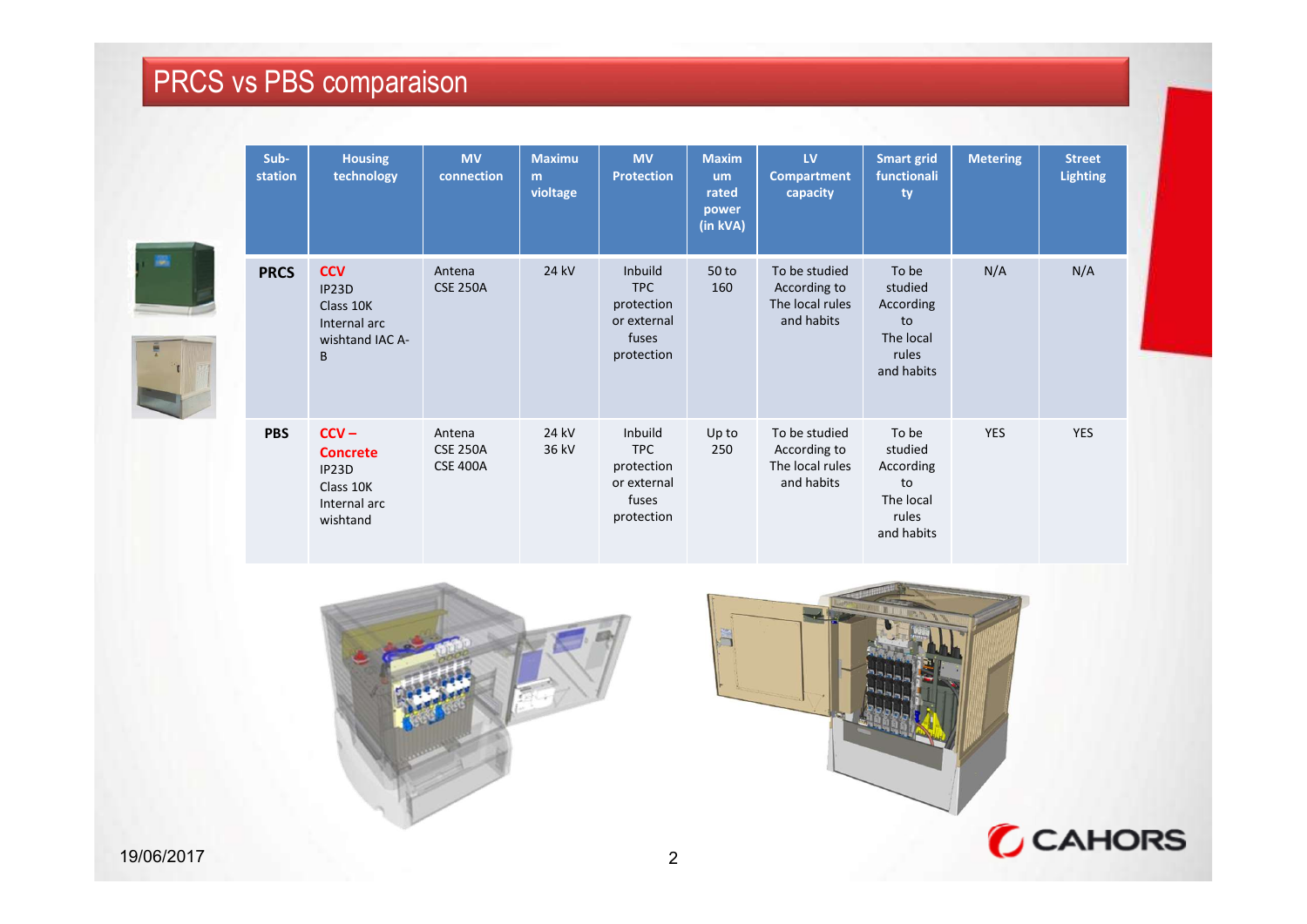## PRCS vs PBS Comparaison

| PRCS vs PBS Comparaison |          |                  |                            |                  |                      |              |                               |
|-------------------------|----------|------------------|----------------------------|------------------|----------------------|--------------|-------------------------------|
|                         |          |                  | <b>External dimensions</b> |                  | External<br>surface  | Total weight | Weight without<br>transformer |
| Type                    |          |                  |                            |                  |                      |              |                               |
| PRCS 160 kVA            | $1,13$ m | $1,10 \text{ m}$ | $1,50 \text{ m}$           | $1,20 \text{ m}$ | $1,25 \; \text{m}^2$ | 1800 kg      | 850 kg                        |





 $\frac{1}{2}$  of

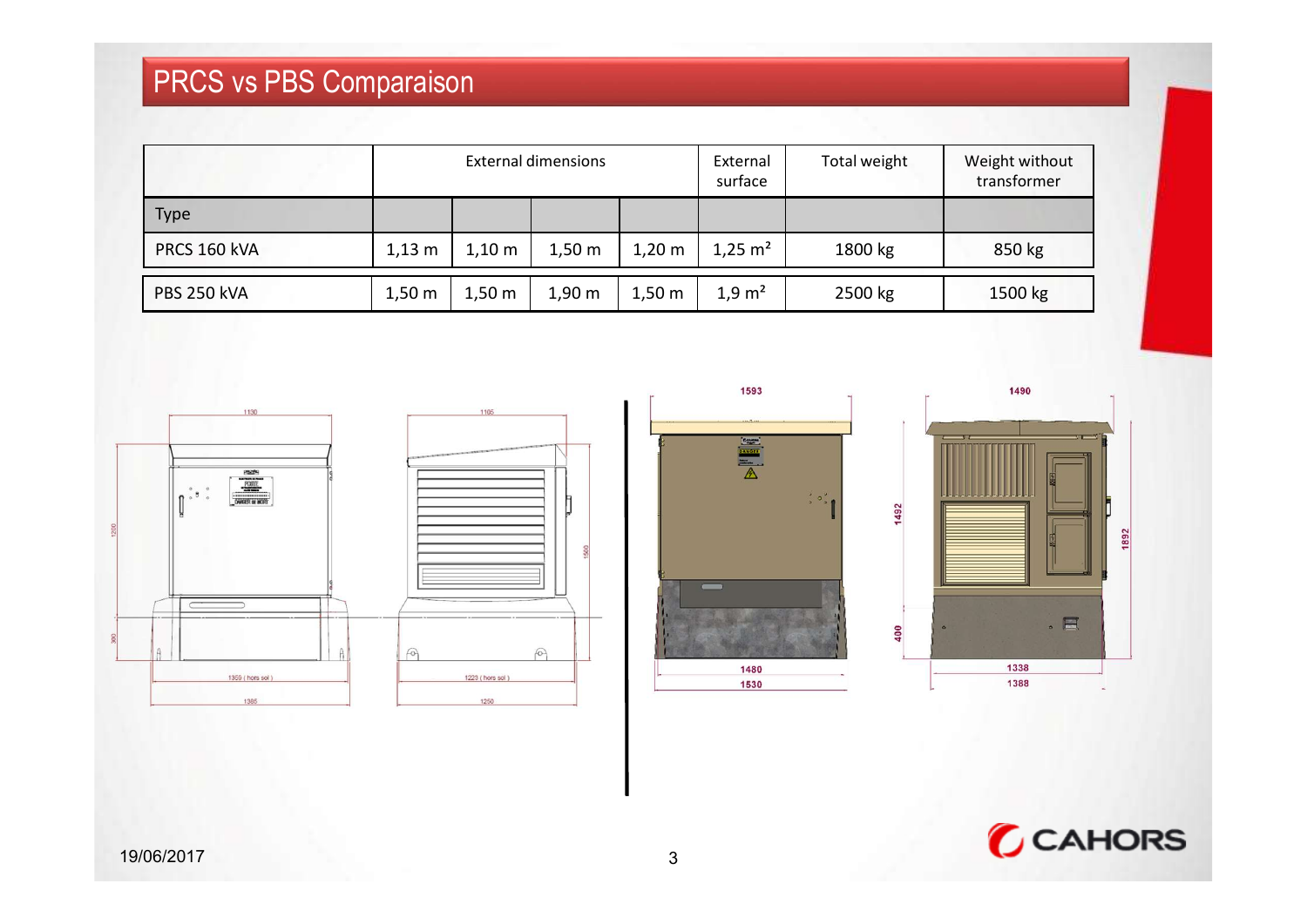## PRCS vs PBS comparaison





LARG. BT -1024